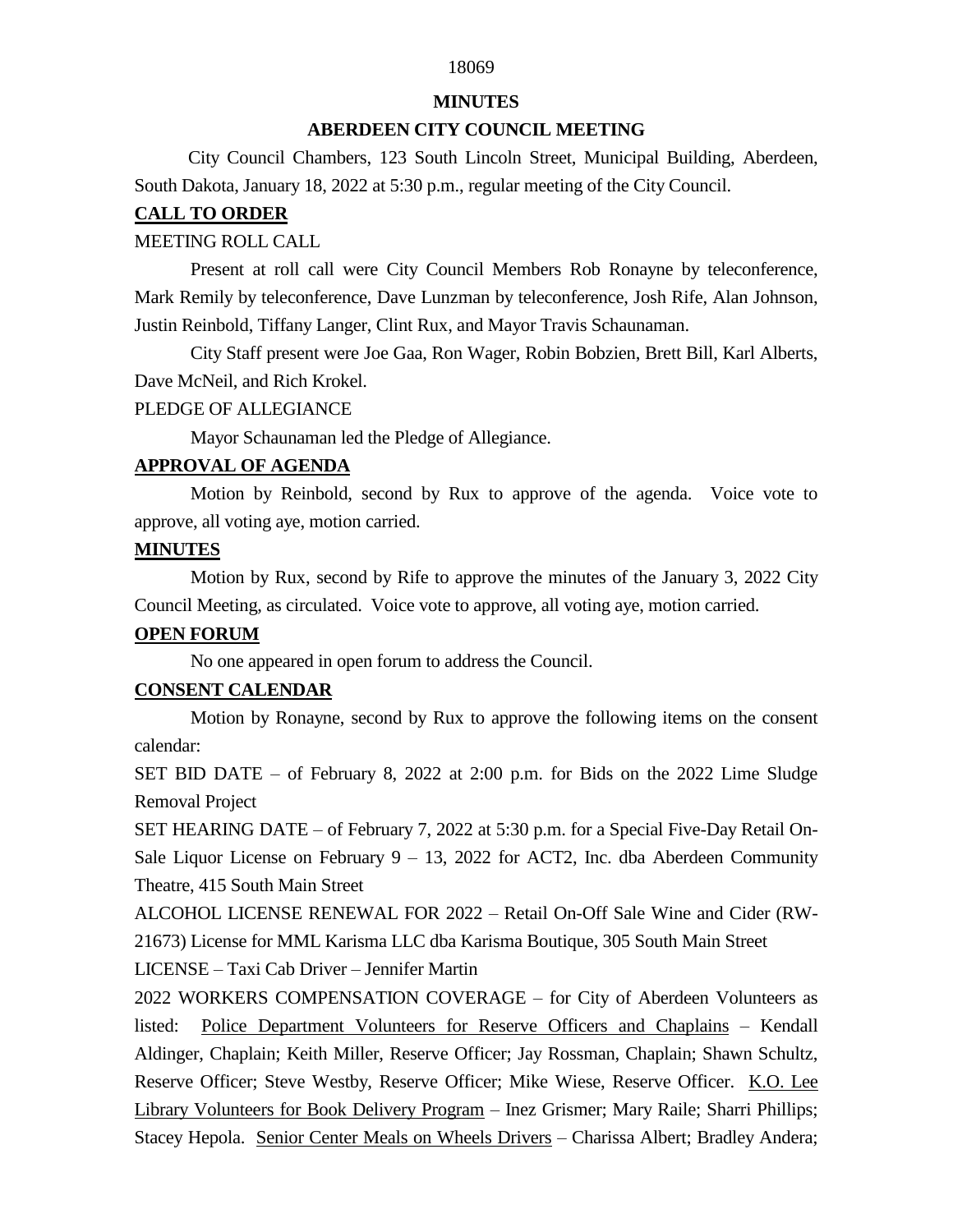Ken Anglin; Linda Anglin; Margaret Artz; Randi Berkowitz; Janice Bohling; Jessica Bohms; Hope Brudvig; Judy Bulian; Bill Cantalope; Lois Chapin; Brandon Christiansen; Angie Cleberg; Bonnie Conraad; Dalton Cox; Allison Daniel; Sylvia Davis; Glenn Denning; Rodney Dobberpuhl; Ashley Erickson; Courtney Erickson; Margaret Fjeldheim; April Gederos; Rachael Gilbertson; Marie Goetz; Heidi Golz; Mary Gruenstein; Terri Hasz; Lindsay Hauer; Sara Haugen; Bobbi Hegge; Mariah Holty; Perry Horner; Stacey Iwerks; Annie Jacobson; Don Jakober; Brenda Johnson; Marjorie Kaiser; Jane King; Louie Koch; Linda Kraft; Donna Krein; Jason Krenz; Kila LeGrand; Sophie Leitzke; Amanda Lindner; Ronald Lindner; Daniel Lingor; Jean Lingor; Katherine Linke; Fran Mastel; Lenette Melick; Dena Mikkonen; Mitchell Mikkonen; Donald Miller; Gerrald Miller; Jo Miller; Robin Mitchell; Erika Nichols; Philip Nikolas; Bernice Olson; Glen D. Opp; Marcella M. Opp; Sharon Paranto; Andrea Peterson; Jane Raymon; Amy Rehder; Janice Reich; Kim Remily; Melanie Remily; Douglas Roggow; Allie Ryckman; Elaine Scherbenski; Ross Schockenmaier; Aaron Schultz; Keith Schumacher; Marie Schumacher; Anthony Schwab; Meghan Sell; Jeffrey Senst; Peggy Serfoss; Lorne Serr; Teresa Skonhord; Magdelena (Bea) Smith; Shelley Smith; George Sullivan; Kasara Sutton; Katie Tempel; Pamela Therkelsen; Ronnie Therkelsen; Megan Ulmer; Mary Vidoloff; Melvin Volk; Patricia Volk; Patricia Weisenburger; Marcella Welch; Sarah Wulff; Linda Kezer; Shari Phillips.

Voice vote to approve, all voting aye, motion carried.

## **OLD BUSINESS**

## ORDINANCE NO. 21-12-01

Motion by Johnson, second by Rux to approve final adoption of Ordinance No. 21- 12-01 to rezone property described as Lots 7 and 8, Block 11, Sullivan & Easton Addition in the SW  $\frac{1}{4}$  of Sec. 12, T123N, R64W of the  $5<sup>th</sup>$  P.M., Brown County, South Dakota (909) North Main Street) from (R-2) Medium Density Residential District/(R-4) Special Density Residential District to (C-1) Neighborhood Commercial District. Roll call vote to approve, all voting aye, motion carried.

#### **NEW BUSINESS**

#### ORDINANCE NO. 22-01-06

City Finance Officer Karl Alberts presented Ordinance No. 22-01-06 amending Ordinance No. 21-12-03 to supplement the Public Safety Debt Service Fund for the year 2021. Alberts said that there was a transposition error in Ordinance No. 21-12-03 and Ordinance No. 22-01-06 corrects that error. Motion by Ronayne, second by Rife to approve first reading of Ordinance No. 22-01-06. Roll call vote to approve, all voting aye, motion carried.

ALLOCATION OF ARPA FUNDS FOR WASTEWATER TREATMENT PLANT **PROJECT** 

City Manager Joe Gaa requested approval of the allocation of \$5,000,000 in ARPA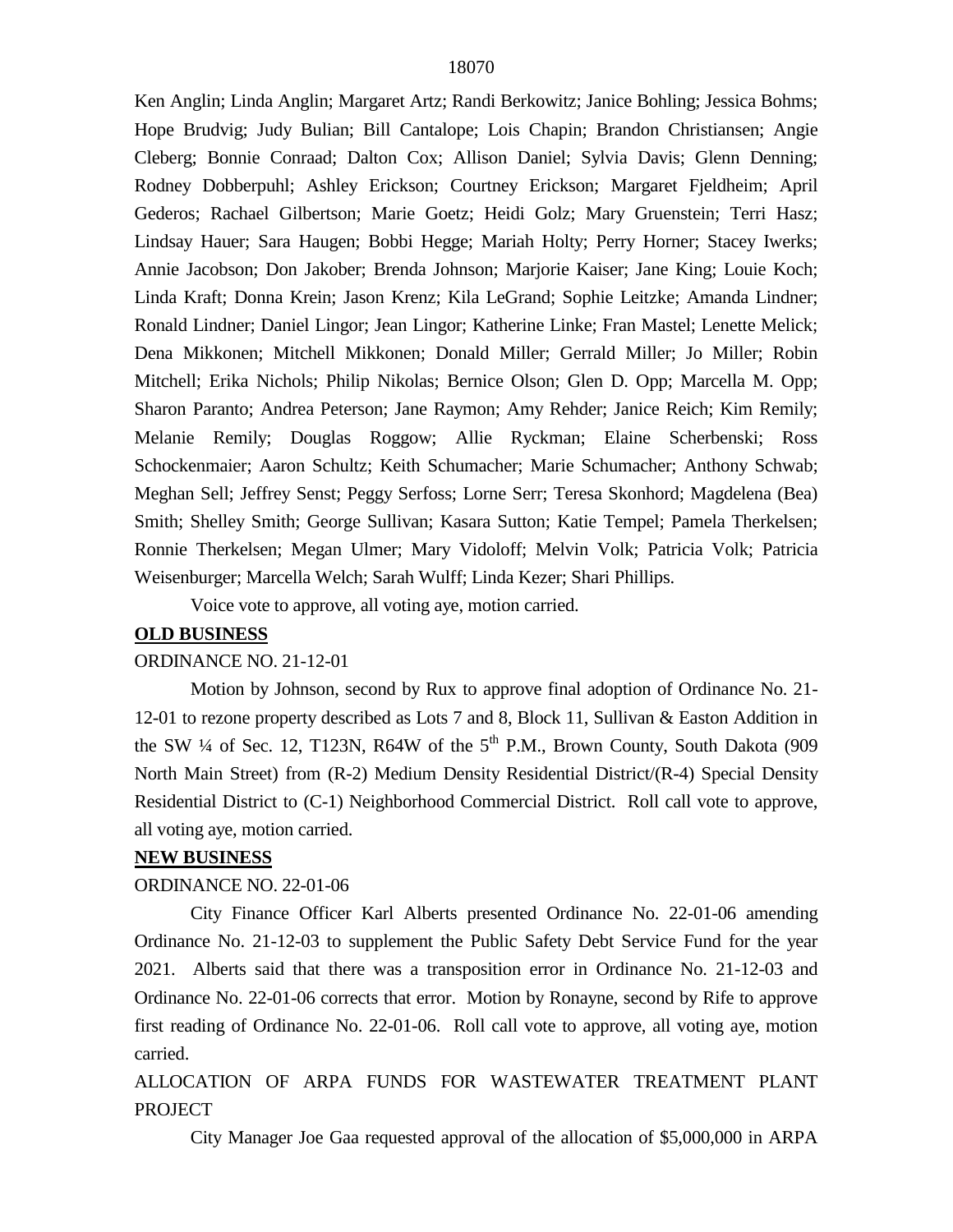Funds to serve as local matching funds as part of an application for funding to the State of South Dakota for expansion of the Wastewater Treatment Plant. Gaa explained that the Council did approve a funding request in the amount of \$56,300,000 at their December 20, 2021 meeting to be submitted to the State of South Dakota DANR for the purpose of expanding the Wastewater Treatment Plant. Gaa said that DANR officials have proposed that some state funds be used to match local ARPA funds dollar-for-dollar up to \$5,000,000 per project and a grant of up to 30% is also proposed. Motion by Ronayne, second by Reinbold to allocate \$5,000,000 in ARPA Funds to serve as local matching funds as part of an application for funding to the State of South Dakota for expansion of the Wastewater Treatment Plant. Roll call vote to approve, all voting aye, motion carried.

# SD DOT GRANT AGREEMENT FOR ABERDEEN RIDE LINE Transportation Director Rich Krokel requested approval of a South Dakota

Department of Transportation Grant Agreement under Section 5339 (FAST ACT) for Aberdeen Ride Line and authorization for the City Manager to sign the funding assistance agreements for \$224,463.75 in total project costs of which Federal Share (80%) is \$179,571.00 and Local Share (20%) is \$44,892.75. Motion by Johnson, second by Rux to approve and authorize the City Manager to sign the SD DOT – Section 5339 funding assistance agreements for Aberdeen Ride Line project costs. Roll call vote to approve, all voting aye, motion carried.

## PAYMENT REQUESTS FOR AIRPORT IMPROVEMENT PROJECTS

Transportation Director Rich Krokel requested approval of the following payments for work on Airport Improvement Projects: Payment #4 – AIP #3-46-0001-43-2021 Taxiway GA Apron – Helms & Associates, in the amount of \$222.05; Payment  $#12$  – AIP  $#3$ -46-0001-43-2021 Taxiway Geometry – Helms & Associates, in the amount of \$1,324.51; Payment  $#26 - AIP$   $#3-46-0001-43-2021$  Taxiway Geometry – Helms & Associates, in the amount of \$4,635.49; Payment #9 – AIP #3-46-0001-44-2021 Assistance in acquiring Snow Removal Equipment – Helms & Associates, in the amount of \$62.50. Motion by Johnson, second by Rux to approve and authorize the City Manager to sign the payment requests for work on the Airport Improvement Projects. Roll call vote to approve, all voting aye, motion carried.

#### **REVIEW AND APPROVAL OF CLAIMS AND PAYROLL**

Motion by Rux, second by Reinbold to approve payment of the bills listed for January 18, 2022 and payroll for the period from January 2, 2022 through January 15, 2022.

Bills having been audited by the Finance Officer and fully itemized and authorize the Mayor or City Manager to sign, and the Finance Officer to countersign, all warrants for payment of the following approved bills: SD Dept. of Revenue 14,080.85; 121 Benefits 332.10; Wellmark Blue Cross/Blue Shield 273,951.02; Elavon 3,250.00; Card Connect 8,500.00; Josephine Waddell 16.55; Aberdeen Development Corp. 14.00; Hannah Ostheimer 36.26;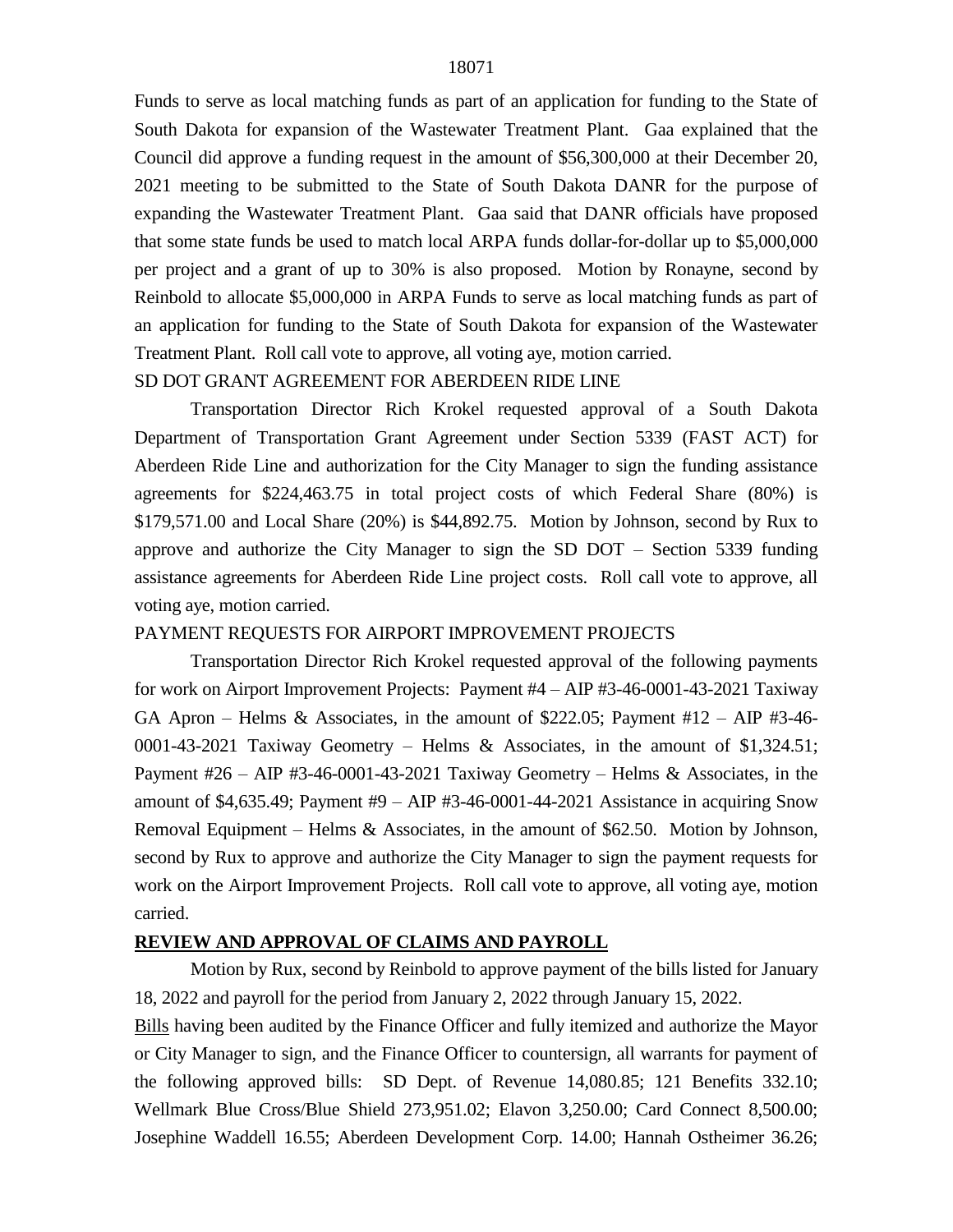Lori Boettcher 41.27; Gary Fischer 26.58; Todd Loecker 13.93; Valerie Buel 27.06; Kristi Rowen 44.21; Monica Lammle 18.92; Aberdeen School Dist. 2,275.00; Helms & Associates 15,059.90; MARCO Technologies LLC 784.38; RDO Equipment Co. 2,091.34; Brown County Landfill 18,526.36; Dakota Electronics 25.00; Lang's TV & Appliance 131.88; Don's Builders Hardware 228.00; Eddie's Northside Sinclair 125.00; Cole Papers Inc. 627.46; Farm Power Mfg. Inc. 714.93; Graham Tire Co. 713.24; Farm & Home Publishers Ltd. 130.50; Direct Automation LLC 765.00; Auto Value Parts/Hedahls 1,435.14; House of Glass Inc. 252.84; Jacobs Construction 315.00; SD Redbook Fund 300.40; Ken's Alignment Auto Service 89.95; Kesslers Inc. 198.56; CDW Government Inc. 2,715.27; Automatic Building Controls 2,262.00; M-B Companies Inc. 7,238.70; MAC's Inc. 80.96; Sanford Health Occupational 1,183.00; Witmer Public Safety Group 53.98; Farnams Genuine Parts 540.21; Northern Electric 6,056.22; TSI Inc. 1,253.13; Playground Guardian 1,800.00; Dakota Supply Group 2,027.37; Midstates Group 1,192.19; Safety Service Inc. 33.90; Avera St. Luke's Hospital 7,391.91; Schwan Electric Inc. 1,024.68; Fay's Refrigeration Service 7,950.00; Sherwin-Williams Co. 212.49; Gary's Auto Body & Accessories 82.49; Crawford Trucks & Equipment 7,466.56; SD Dept. of Transportation 1,365.12; Stan Houston Equipment Inc. 256.64; Town & Country Lumber Inc. 110.74; Western Area Power Adm. 4,720.35; Hannah Lagerquist 42.84; Diesel Machinery Inc. 3,007.95; GALE/Cengage Learning 699.77; Spaans Babcock Inc. 970.00; Fastenal Company 244.79; Aberdeen Awards 159.00; Totally Tubular Mfg. 24.62; Blair Scoular 108.00; Banner Associates Inc. 26,617.53; Plumbing & Heating Wholesale 52.05; Taylor Music 1,154.00; Badger Meter Inc. 580.26; Olson's Pest Technicians 400.00; Harms Oil Company 26,257.24; Ladner Electric 431.06; Carpet Master 741.00; Northern Truck Equipment 648.59; Dependable Sanitation 201.00; Center Point Large Print 462.00; Tim Rogers 13.86; PEPSI-COLA 281.50; Cemcast Pipe & Precast 6,988.49; M & T Fire & Safety Inc. 7,688.76; Energy Lab Inc. 85.00; Pauer Sound & Music Inc. 5,610.96; Judy Mardian 105.60; Titan Access Productivity 214.00; Hub City Radio 400.00; Executive Management 352.87; O'Kennedy Flooring 9,137.00; Electrical Engineer & Equipment Co. 198.48; Climate Control 2,380.57; ULine 395.76; Traffic Control Corp. 234.00; Barton Heating & A/C Inc. 93.98; Rick's Heating/Air Conditioning 1,750.31; Dakota Broadcasting LLC 750.00; JH Larson Company 1,314.42; Jarman's Water Systems 382.50; Dakotaland Autoglass Inc. 84.63; Livestock Specialist Inc. 45.00; MTI Distributing 152.74; Kirk's Auto 1,427.05; Aberdeen Police Dept. 2.00; AFFINIS 768.86; William Cantalope 180.00; Fire Safety First 294.25; Federal Express Corp. 15.60; Ken's Superfair Foods 1,658.52; Century Business Products 631.00; Sabrina Padfield 27.30; Menards Inc. 2,731.22; Bound Tree Medical LLC 6,627.40; Overdrive Inc. 5.98; Dakota Fluid Power Inc. 102.74; McQuillen Creative Group Inc. 975.00; Blick Art Materials 233.01; Borns Group 1,866.37; AT & T Cell 415.36; Pete Lien & Sons Inc. 7,069.05; Confluence 1,352.48; David's Lawn & Snow 525.00; ATCO International 627.15; Matheson Tri-Gas Inc. 189.94; Gardner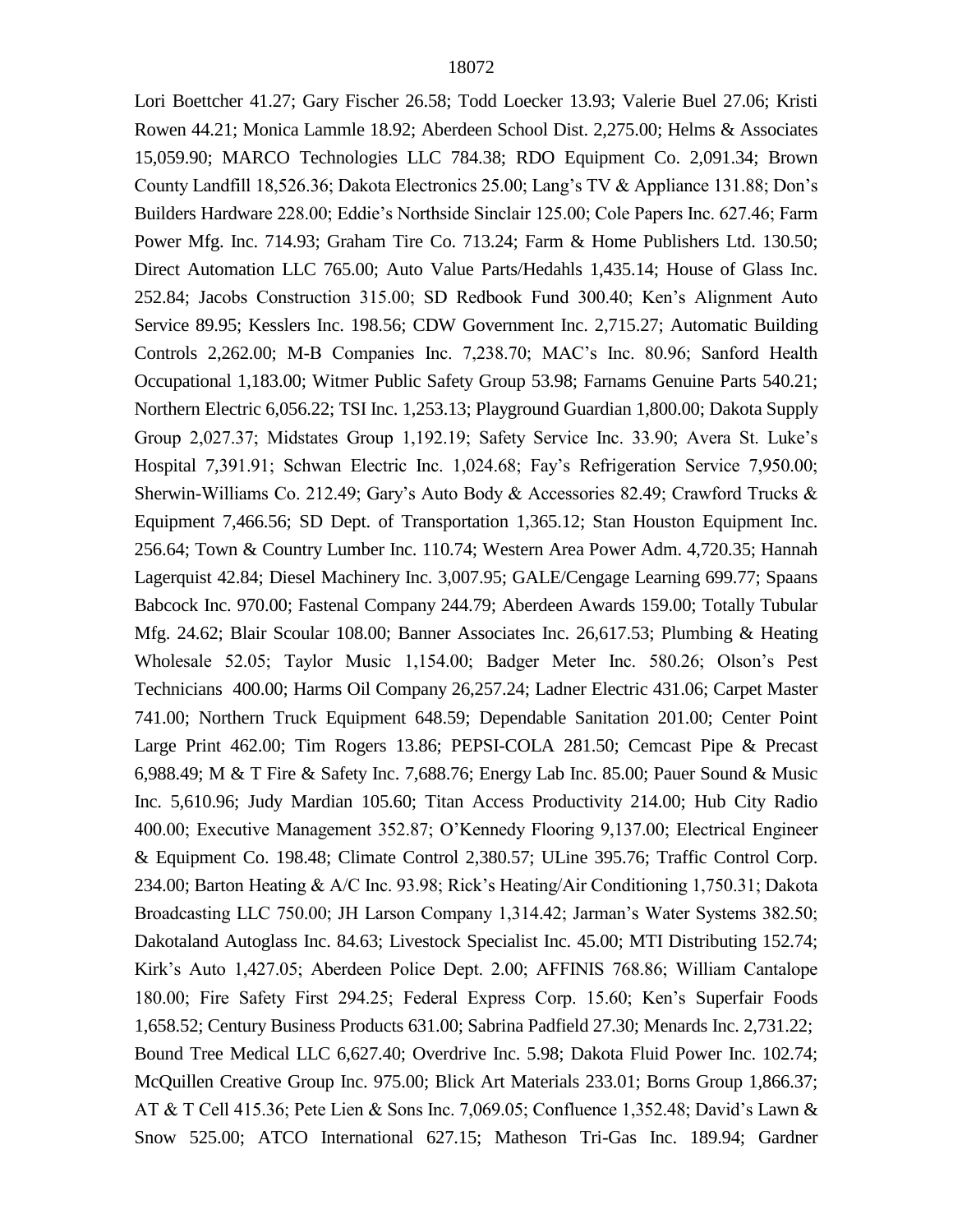Locksmith 140.00; POMP's Tire Service 182.40; Federal Resources 5,950.00; Marilyn Kohles 34.02; Toyne Inc. 325.18; Spotslam 96.00; Galls Inc. 115.92; Dakota Oil 2,330.06; Advance Auto Parts 69.57; Hase Plumbing & Heating 170.00; MVTL Lab Inc. 455.25; Ingram Library Services 3,820.69; Vollan Oil Co. 8,370.80; Steve Markley 192.00; Plunkett's Pest Control 230.67; Sign Solutions USA 80.88; Aberdeen Chrysler Center 28.72; Midwest Tape 93.67; Midcontinent Communications 116.67; ARAMARK Uniform Service 1,399.22; Titan Machinery 583.36; Wausau Title Inc. 26,740.81; Curt Fredrickson 288.00; Butler Machinery Co. 98.64; GRAINGER 140.82; Sanitation Products Inc. 325.89; Geffdog Designs 1,337.73; Midwest Pump & Tank 106.17; LexisNexis Risk Solutions 150.00; Builders Firstsource Inc. 2,099.52; A-1 Sanitation 707.48; Stryker Sales Corp. 896.00; Linde Gas & Equipment Inc. 8,250.50; G & R Controls Inc. 18,476.00; Jo-Ann Stores LLC 1,150.00; Tri-State Water Inc. 52.50; United Parcel Service 223.69; Knute Reierson 60.00; Ideal Service Inc. 4,034.70; Handtevy 2,395.00; Hinecraft LLC 808.47; Spencer S. Aberle 108.00; Efraimson Electric Inc. 3,449.20; Hub City Roofing Inc. 10,500.00; Daniel Orr 162.00; Luke Bunke 144.00; Office Depot 25.22; Hillyard 4,180.56; Tyler Oliver 216.00; Jackie Witlock 78.62; Haar Plumbing & Heating Inc. 17,571.95; Transource Truck & Equipment 4.74; Blackstrap Inc. 21,861.13; Autozone 313.02; AGTEGRA Cooperative 1,248.16; Runnings Supply Inc. 1,363.31; Interstate Battery 1,256.55; Cardconnect 650.00; Jon Jolley 67.50; Randy Wilson 18.75; Terrance Gardner 33.75; Charles Sisney 30.00; Franklin Whiting 22.50; Ivor Grove 48.75; Mike Neal, Jr. 15.00; Michael Sprinkle 11.25; Ted Martin Watson 18.75; Joseph Golliher-Weyer 67.50; Joshua Spaniol 82.50; Bobbi Kervin 180.00; Chris Scott 196.00; Motorola Solutions Inc. 4,049.50; KONE Inc. 3,367.08; IMLA 625.00; Dakota Electronics 180.00; Graham Tire Co. 48.60; Direct Automation LLC 765.00; Auto Value Parts/Hedahls 409.53; Municipal Code Corp. 950.00; CenturyLink 4,292.19; LeadsOnLine 2,305.14; SD Firefighters Assn. 1,250.00; SD Police Chiefs' Association 184.89; Keith Sharisky 214.00; SD Dept. Environment/Natural Resources 25,000.00; Police Exec. Research Forum 200.00; ASCAP 390.00; Dependable Sanitation 23,362.02; Archivesocial Inc. 4,788.00; IACP 190.00; NE Council of Government 6,936.10; Sleuth Software 1,781.00; West Payment Center 685.48; Vermont Systems Inc. 13,188.12; NVC 516.84; Pontem Software 1,800.00; Brown County Fire Chiefs Assn. 50.00; Otis Elevator Company 2,560.80; Towing Plus 125.00; Joshua Ochsner 80.00; Menards Inc. 686.68; IMPACT Janitorial 4,004.58; Lake Area Tech. Foundation 2,750.00; Konica Minolta Premier Finance 126.85; Dakota Transit Association 360.00; Berbos, Nick Realestate LTM 129,652.26; SD City Management Association 150.00; Midcontinent Communications 692.51; ARAMARK Uniform Service 42.93; Municipal Street Maintenance 35.00; Linde Gas & Equipment Inc. 157.80; G & R Controls Inc. 11,912.27; Erange Inc. 365.00; Stuart Donaldson 100.00; Office Depot 705.10; World Software Corp. 440.00; SD Retailers Assoc. 240.00; Kent Warrey 180.00; Trumpet Inc. 200.00; Jonathon Murdy 2,500.00; SD Fire